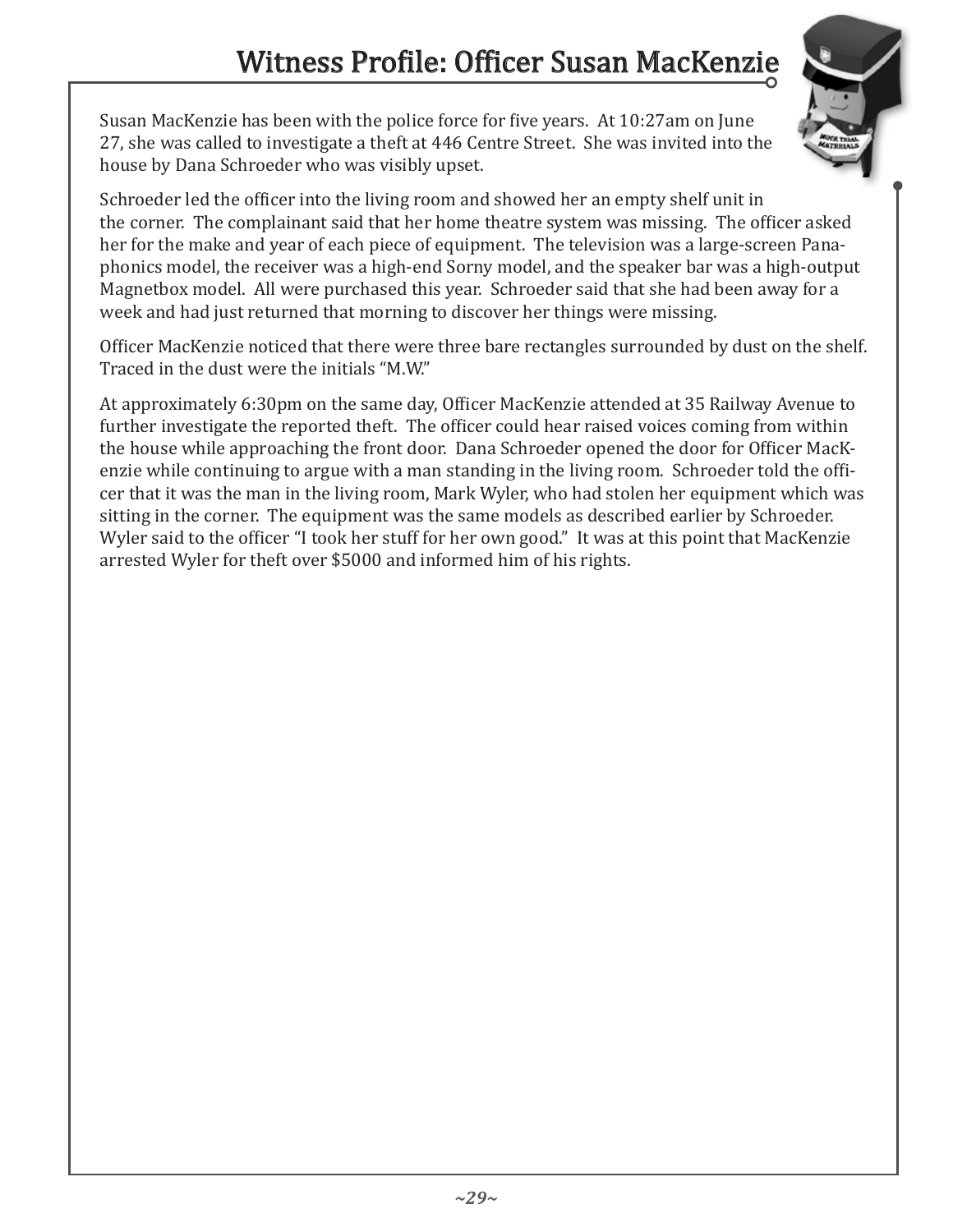## Witness Profile: Dana Schroeder



Dana Schroeder is a twenty-five year old engineer who lives by herself in her own house at 446 Centre Street.

Schroeder is a regular customer at The Espresso, a neighbourhood coffee shop where Mark Wyler works. After closing time she often invites everyone at The

Espresso to her house for a party. Mark Wyler, with whom Schroeder is well-acquainted, has often commented that he thinks people are just using her so they can party at her expense. Too many strangers come and go, and Schroeder's possessions could easily be stolen. Schroeder knows that Wyler really likes her home theatre and therefore thinks he is more concerned about the home theatre than her own well-being, so she doesn't take Wyler's opinions about her house too seriously.

On June 27 at around 10:00am, she arrived home after spending a week's holiday visiting her sister in Montreal. She went into the living room to turn on the television and discovered that her home theatre system was gone. She immediately phoned the police who arrived shortly afterward. She was quite upset because she didn't have any insurance.

About 2:00pm, Schroeder received a phone call from her friend, Mark Wyler, and she told him what happened. He invited her to his place for supper, saying she needed to get out of the house.

Shortly after she arrived at Wyler's house, Schroeder discovered her equipment. She became very angry with Wyler who tried to pass it off as a joke. She accused him of being a thief and called the police who came and arrested Wyler. Schroeder, after having cooled off, recognized that Wyler may have intended the whole thing as a joke.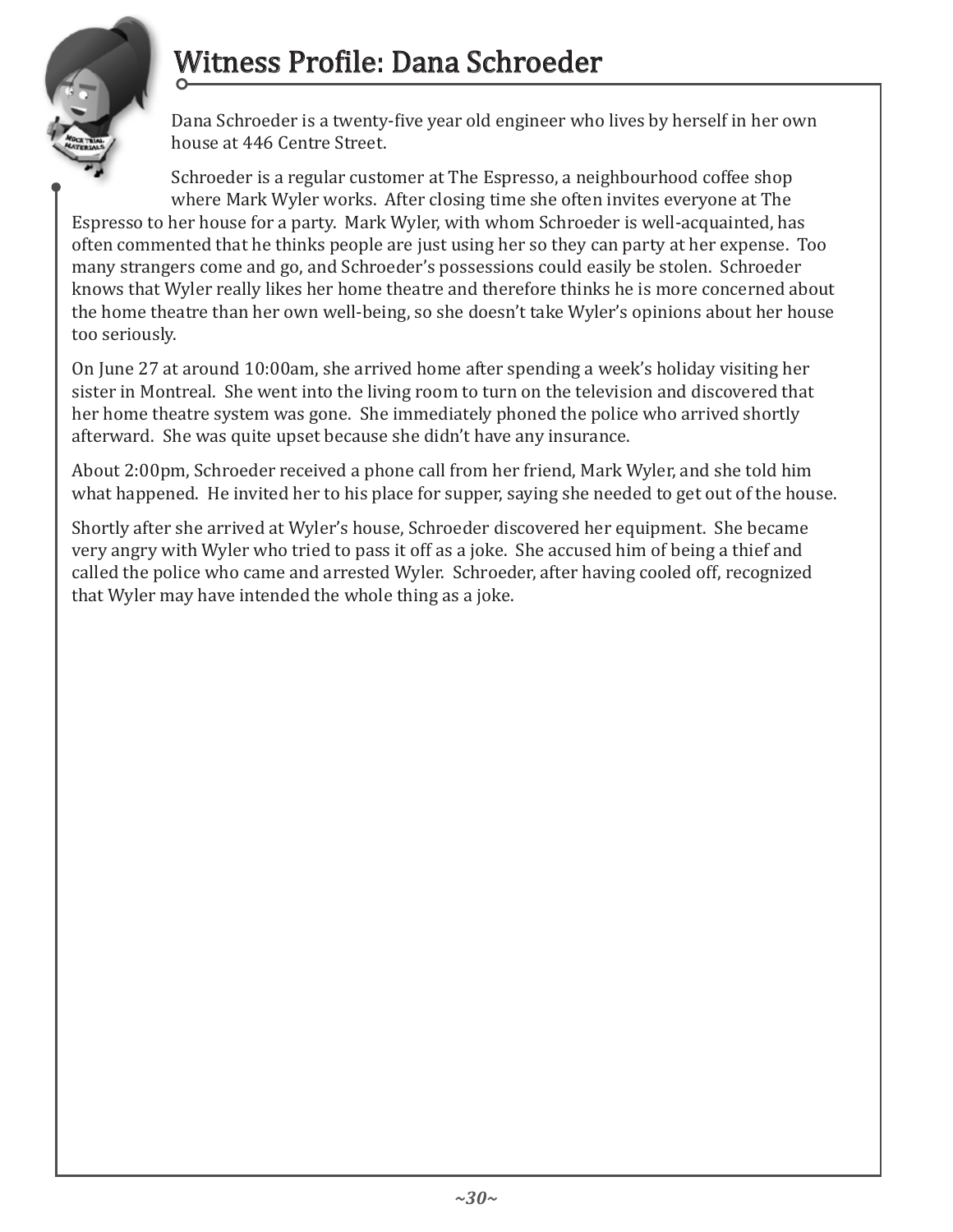

Norman Greene, who lives directly across the street from Dana Schroeder, had just turned off his TV at approximately 12:30am on June 22 when he noticed Mark Wyler leave Schroeder's house wheeling a dolly loaded with large objects. Wyler rolled the dolly up a ramp onto a half-ton truck, unloaded the objects, and drove away. At the time, Greene did not call the police because he had seen Wyler at Dana Schroeder's place many times before and had been introduced to him once. Besides, people were always coming and going from Schroeder's place at all hours of the day and night.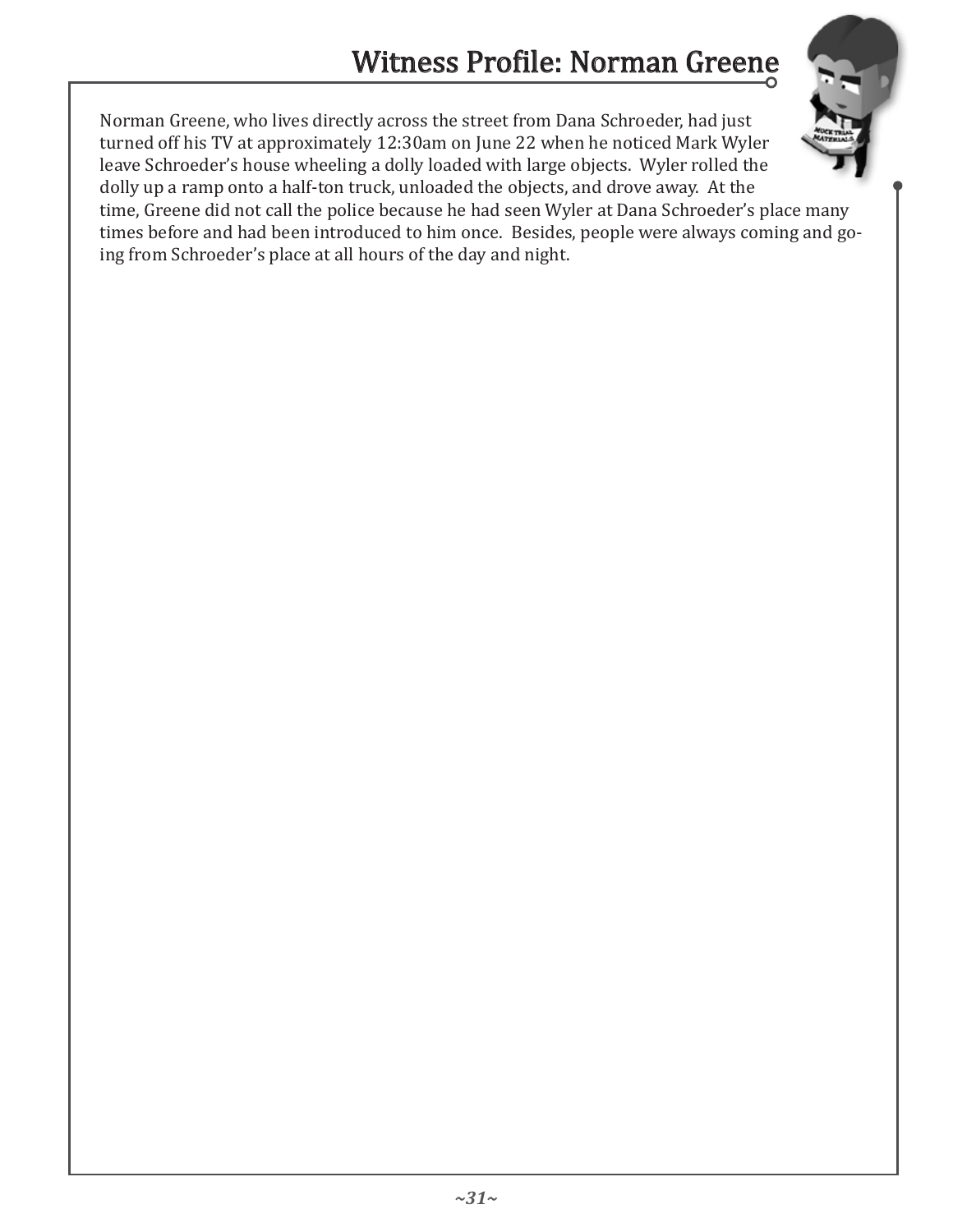

## Witness Profile: Brad Pelltier

Brad Pelltier is a twenty-one year-old taxi driver who lives at 35 Railway Street. He shares the house with Mark Wyler. They have been friends since both were ten years old.

Pelltier and Wyler often attend parties at Dana Schroeder's place, which tend to get a bit wild. Frequently, patrons of The Espresso end up at Schroeder's after closing time.

On June 17, while Pelltier and Wyler were discussing Schroeder's most recent party, Wyler told Pelltier that Schroeder was foolish not to have deadbolts on her doors and locks on her windows. Wyler said that Schroeder's home theatre system could easily be stolen by someone who slipped a credit card in the back door. He then began devising a plan to take Schroeder's home theatre to prove that it could be done. Wyler said he would take advantage of the fact that Schroeder would be gone for a week. Pelltier cautioned him that his plan might look like a theft, but Wyler said "I'd do anything for a home theatre system like that."